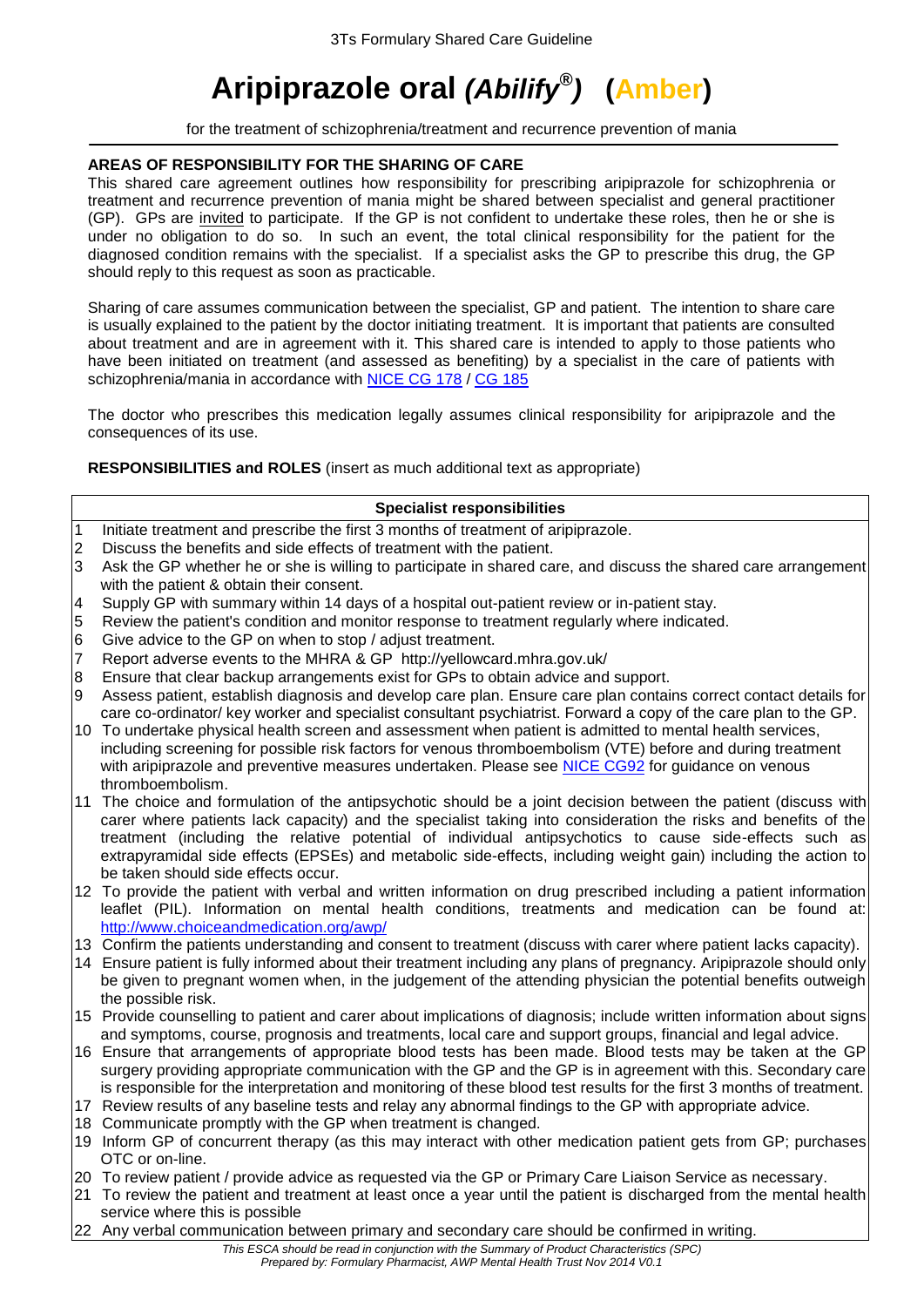# **General Practitioner responsibilities**

- 1 Reply to the request for shared care as soon as practicable (preferably within 3 weeks of receipt of request) using the shared care agreement signature sheet for aripiprazole to participate in shared care.
- 2 Prescribe aripiprazole at the dose recommended after 3 months for those patients who have been assessed as benefiting from treatment.
- 3 Ensure compatibility with other concomitant medication.
- 4 Refer promptly to specialist when any loss of clinical efficacy is suspected (e.g. worsening of disease-related symptoms, new symptoms suggestive of disease recurrence or progression) or intolerance to therapy occurs.
- 5 Report to and seek advice from the specialist on any aspect of patient care that is of concern to the GP and may affect treatment.
- 6 Stop treatment on the advice of the specialist.
- 7 Report adverse events to the specialist and MHRA. http://yellowcard.mhra.gov.uk/
- 8 If the GP decides not to prescribe aripiprazole, it should still be added to the patients repeat medication as a "non issued' item for information and safety purposes. For EMIS systems: The quantity should be set to \*0 or 1. On the dose line it should read: 'Hospital prescribing only. Do not prescribe'.This process should also be done during the stabilisation period before the GP takes over the prescribing.
- 9 Adjust the dose / stop drug as advised by the specialist.
- 10 Inform specialist team of any change in the patient's medication that may interact with medication patient receives from secondary care.
- 11 To request specialist review or seek specialist advice when necessary.
- 12 Once the patient has been discharged from specialist Mental Health services, advice may be sought from the Primary Care Liaison Service on any aspect of the patient's mental health that is of concern to the GP.
- 13 Monitor patients overall health and compliance with medication and ask about side effects.
- 14 Any verbal communication between primary care and the specialist team should be confirmed in writing.

# **Patient's / carers role**

- 1 Attend all appointments with GP and specialist.
- 2 Report to the specialist or GP if he or she does not have a clear understanding of the treatment.
- 3 Share any concerns in relation to treatment with medicine.
- 4 Inform specialist or GP of any other medication being taken, including over-the-counter products or those purchased on-line.
- 5 Report any adverse effects or warning symptoms (e.g. deterioration in mental state) to the specialist or GP whilst taking the medicine (and for up to 2 months after it has been stopped).

| <b>Primary Care Liaison Service responsibilities</b> |                                                                                                            |  |
|------------------------------------------------------|------------------------------------------------------------------------------------------------------------|--|
|                                                      | 1. Accept referrals by registered GPs in line with DoH guidance                                            |  |
|                                                      | 2. To advise GP on appropriate action regarding any issues they may have on patient's management           |  |
|                                                      | regarding shared care.                                                                                     |  |
|                                                      | 3. To try and resolve the issue(s) raised by the GP or to refer to the specialist team as appropriate.     |  |
|                                                      | 4. Rapid and prioritised specialised mental health assessment with recommendation/s for care and treatment |  |
|                                                      | within multiple care pathways.                                                                             |  |
|                                                      | 5. Determination of the nature and severity of mental health needs with consequent sign posting and        |  |
|                                                      | pathway facilitation.                                                                                      |  |
|                                                      | 6. Provide rapid and accessible on-going support & advice to the non-specialist workforce.                 |  |

#### **BACK-UP ADVICE AND SUPPORT**

| Contact details                                                   | Telephone No. | Fax:          | Email address: |
|-------------------------------------------------------------------|---------------|---------------|----------------|
| Specialist:                                                       |               |               |                |
| AWP Team                                                          |               |               |                |
| Care Liaison<br>Service,<br>Primary<br>Sandalwood court, Swindon. | 01793 835 787 | 01793 836 817 |                |
| 8am - 8pm then intensive service.                                 |               |               |                |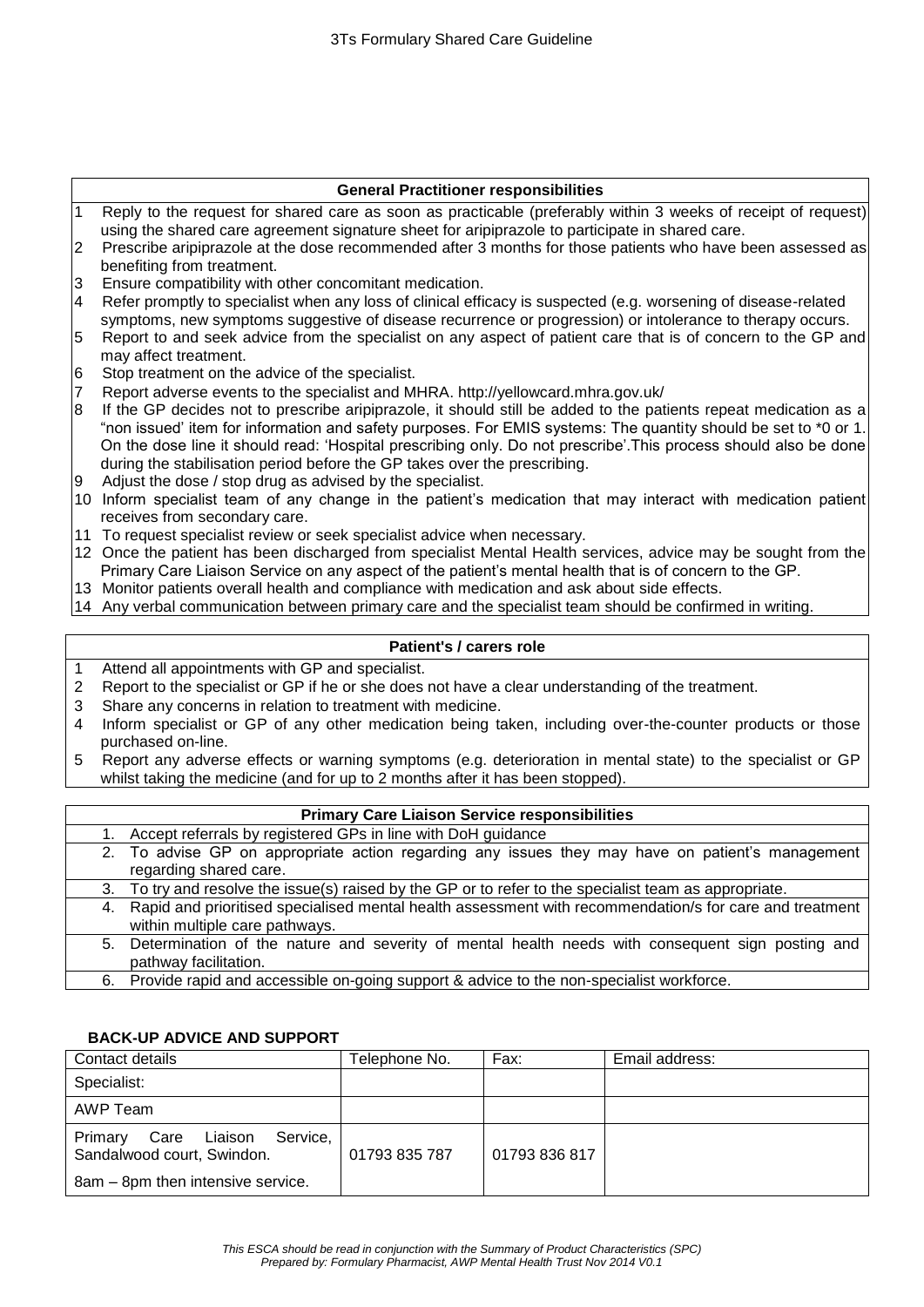# **SUPPORTING INFORMATION**

#### **Summary of condition**

Psychosis and the specific diagnosis of schizophrenia represent a major psychiatric disorder (or cluster of disorders) in which a person's perception, thoughts, mood and behaviour are significantly altered. The symptoms of psychosis and schizophrenia are usually divided into 'positive symptoms', including hallucinations (perception in the absence of any stimulus) and delusions (fixed or falsely held beliefs), and 'negative symptoms' (such as emotional apathy, lack of drive, poverty of speech, social withdrawal and selfneglect). Each person will have a unique combination of symptoms and experiences. Over a lifetime, about 1% of the population will develop psychosis and schizophrenia. The first symptoms tend to start in young adulthood, at a time when a person would usually make the transition to independent living, but can occur at any age.

## **Licensed indications**

Aripiprazole is indicated for:

- 1. the treatment of schizophrenia in adults and in adolescents aged 15 years and older.
- 2. the treatment of moderate to severe manic episodes in Bipolar I Disorder and for the prevention of a new manic episode in adults who experienced predominantly manic episodes and whose manic episodes responded to aripiprazole treatment.
- 3. the treatment up to 12 weeks of moderate to severe manic episodes in Bipolar I Disorder in adolescents aged 13 years and older.

## **Expected / established place in local treatment pathway**

Where there are metabolic issues which are either current or caused by previous antipsychotic therapy (e.g. weigh gain, glucose/lipid disturbance, ECG abnormalities etc). Aripiprazole is expected to be available as generic in ~ May 2015 making it a more cost effective treatment option.

#### **Dosage and administration**

## **Usual range is 10mg to 30mg once daily depending on age and indication.**

#### *Adults*

**Schizophrenia:** Starting dose 10 or 15 mg / day. Usual maintenance dose 15 mg / day. Maximum daily dose should not exceed 30mg daily.

**Manic episodes in Bipolar I Disorder:** 15 mg / day as monotherapy or combination therapy. Some patients may benefit from a higher dose. Maximum daily dose should not exceed 30 mg daily.

**Recurrence prevention of manic episodes in Bipolar I Disorder:** for preventing recurrence of manic episodes in patients who have been receiving aripiprazole as monotherapy or combination therapy, continue therapy at the same dose. Adjustments of daily dosage, including dose reduction should be considered on the basis of clinical status.

**Contraindications:** Hypersensitivity to the active substance or to any of the excipients.

# **Precautions for use:**

#### **Suicidality**

The occurrence of suicidal behaviour is inherent in psychotic illnesses and mood disorders and in some cases has been reported early after initiation or switch of antipsychotic therapy, including treatment with aripiprazole. Close supervision of high-risk patients should accompany antipsychotic therapy. Results of an epidemiological study suggested that there was no increased risk of suicidality with aripiprazole compared to other antipsychotics among adult patients with schizophrenia or bipolar disorder.

#### **Cardiovascular disorders**

Aripiprazole should be used with caution in patients with known cardiovascular disease (history of myocardial infarction or ischaemic heart disease, heart failure, or conduction abnormalities), cerebrovascular disease, conditions which would predispose patients to hypotension (dehydration, hypovolemia, and treatment with antihypertensive medicinal products) or hypertension, including accelerated or malignant.

#### **Venous thromboembolism**

Cases of venous thromboembolism (VTE) have been reported with antipsychotic drugs. Since patients treated with antipsychotics often present with acquired risk factors for VTE, all possible risk factors for VTE should be identified before and during treatment with aripiprazole and preventive measures undertaken.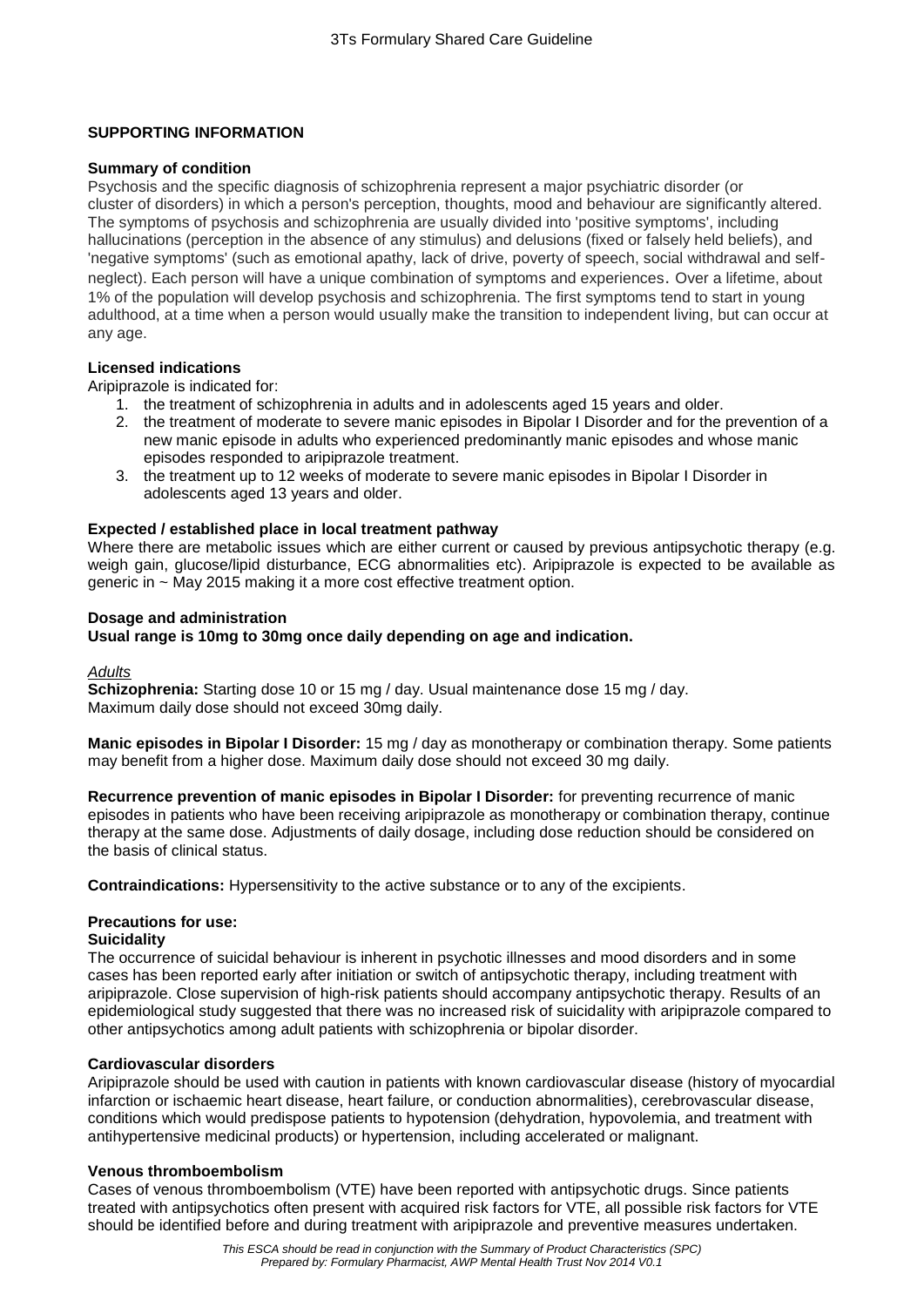# **Conduction abnormalities**

In clinical trials of aripiprazole, the incidence of QT prolongation was comparable to placebo. As with other antipsychotics, aripiprazole should be used with caution in patients with a family history of QT prolongation.

## **Tardive dyskinesia**

In clinical trials of one year or less duration, there were uncommon reports of treatment emergent dyskinesia during treatment with aripiprazole. If signs and symptoms of tardive dyskinesia appear in a patient on aripiprazole, dose reduction or discontinuation should be considered. These symptoms can temporally deteriorate or can even arise after discontinuation of treatment.

## **Extrapyramidal symptoms**

If signs and symptoms of EPSEs appear, dose reduction and close clinical monitoring should be considered.

## **Neuroleptic Malignant Syndrome (NMS)**

NMS has been associated with antipsychotic treatment. In clinical trials, rare cases of NMS were reported during treatment with aripiprazole. Clinical manifestations include hyperpyrexia, muscle rigidity, altered mental status and evidence of autonomic instability (irregular pulse or blood pressure, tachycardia, diaphoresis and cardiac dysrhythmia. Additionally, elevated creatine phosphokinase, myoglobinuria (rhabdomyolysis), and acute renal failure. If a patient develops signs and symptoms indicative of NMS, or has unexplained high fever, all antipsychotic medication including aripiprazole, must be discontinued.

## **Seizure**

In clinical trials, uncommon cases of seizure were reported during treatment with aripiprazole. Therefore, aripiprazole should be used with caution in patients who have a history of seizure disorder or have conditions associated with seizures.

## **Hyperglycaemia**

Hyperglycaemia and diabetes mellitus: Hyperglycaemia has been reported during treatment with aripiprazole. Patients with diabetes mellitus or with risk factors for diabetes mellitus (e.g. obesity or family history of diabetes) should be monitored regularly for signs and symptoms (e.g. polydipsia, polyuria, polyphagia and weakness) for hyperglycaemia or worsening of glucose control.

# **Weight gain**

Weight gain has been reported post-marketing among patients prescribed aripiprazole; usually in those with significant risk factors such as history of diabetes, thyroid disorder or pituitary adenoma. In clinical trials aripiprazole has not been shown to induce clinically relevant weight gain in adults. In clinical trials of adolescent patients with bipolar mania, aripiprazole has been shown to be associated with weight gain after 4 weeks of treatment. Weight gain should be monitored in adolescent patients with bipolar mania. If weight gain is clinically significant, dose reduction should be considered

#### **Effects on ability to drive and use machines**

As with other antipsychotics, patients should be cautioned about operating hazardous machines, including motor vehicles, until they are reasonably certain that aripiprazole does not affect them adversely. (Some paediatric patients with Bipolar I Disorder have an increased incidence of somnolence and fatigue).

# **Side-effects**

Common (1/100 to < 1/10): Akathisia and nausea are the most commonly reported side effects for aripiprazole.

#### **Psychiatric disorders:**

Common: restlessness, insomnia, anxiety

#### **Nervous system disorders**

Common: extrapyramidal disorder, akathisia, tremor, dizziness, somnolence, sedation, headache

# **Eye disorders**

Common: Blurred vision

# **Gastrointestinal disorders**

Common: Dyspepsia, vomiting, nausea, constipation, salivary hypersecretion

#### **General**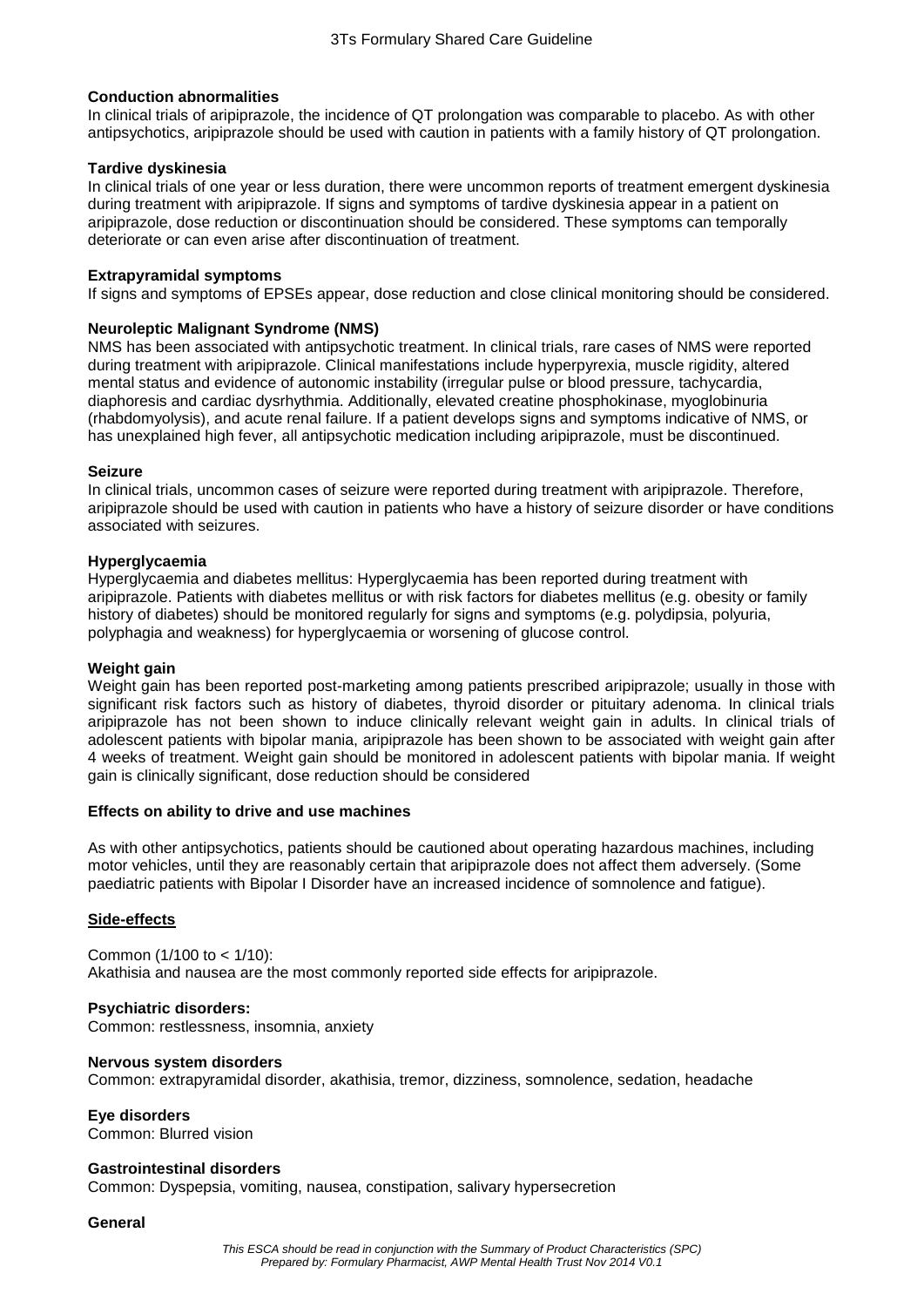# **Common: Fatigue**

*Please note that the following convention has been used for the classification of side-effects: very common ( 1/10), common (≥ 1/100 to <1/10), uncommon (≥ 1/1,000 to <1/100), rare (≥ 1/10,000 to <1/1000) and very rare (<1/10,000).*

Refer patient back to the specialist if any of these side-effects cause concern. Refer to the SPC for a full list of adverse effects & further information [http://www.medicines.org.uk.](http://www.medicines.org.uk/)

*This medicine does not have black triangle (▼) status. Serious suspected reactions (even if well recognised or causal link uncertain) should be reported to the MHRA.*

# **Monitoring**

# **Baseline monitoring by AWP Specialist team:**

- 1. Weight & BMI/Waist circumference if possible.
- 2. Blood pressure & pulse
- 3. ECG,
- 4. Creatinine Phosphokinase,
- 5. Fasting blood lipids
- 6. Glycosylated haemoglobin (HbA1c)
- 7. Fasting blood glucose,
- 8. Prolactin,
- 9. LFTs, U&Es & FBC,
- 10. Ask service user about adverse drug reactions; smoking status; alcohol and illicit drug use.
- 11. \*Venous thromboembolism (VTE) risk assessment including e.g. reduced mobility. Refer to [NICE](http://www.nice.org.uk/guidance/cg92/resources/guidance-venous-thromboembolism-reducing-the-risk-pdf) [CG92](http://www.nice.org.uk/guidance/cg92/resources/guidance-venous-thromboembolism-reducing-the-risk-pdf) for guidance on venous thromboembolism.

[\\*MHRA](http://www.mhra.gov.uk/home/groups/pl-p/documents/websiteresources/con079334.pdf) - VTE risk associated with antipsychotics: Antipsychotic use may be associated with an increased risk of VTE. At present there are insufficient data available to determine any difference in risk between atypical and conventional antipsychotics, or between individual drugs. All possible risk factors for VTE should be identified before and during antipsychotic treatment and preventative measures taken.

#### **Subsequent tests**

There are no mandatory monitoring requirements for aripiprazole but it is recommended monitoring is done nonetheless as prevalence of metabolic disorders is high in this group of patients.

#### **At 3 months by AWP Specialist:**

- 1. Weight & BMI/Waist circumference if possible
- 2. Blood lipids
- 3. Glycosylated haemoglobin (HbA1c)
- 4. Fasting blood glucose
- **Annual review by Primary Care:** 
	- 1. Weight & BMI/Waist circumference if possible
	- 2. Creatinine phosphokinase (monitor for NMS)
	- 3. Blood lipids
	- 4. Glycosylated haemoglobin (HbA1c)
	- 5. Fasting blood glucose
	- 6. LFTs
	- **7.** FBC

If possible, assess patient for VTE risk and consider preventative measures.

The following should be monitored and recorded throughout treatment as per NICE [CG 178](http://www.nice.org.uk/guidance/cg178/resources/guidance-psychosis-and-schizophrenia-in-adults-treatment-and-management-pdf)

- 1. Response to treatment, including any changes in symptoms and behaviour
- 2. Side effects of treatment, taking into account overlap between certain side-effects and clinical features of schizophrenia (for example, the overlap between akathisia and agitation or anxiety) and impact on functioning.
- 3. Emergence of movement disorders
- 4. Adherence
- 5. Assessment of nutritional status, diet and level of physical activity
- 6. Ask about smoking status at each consultation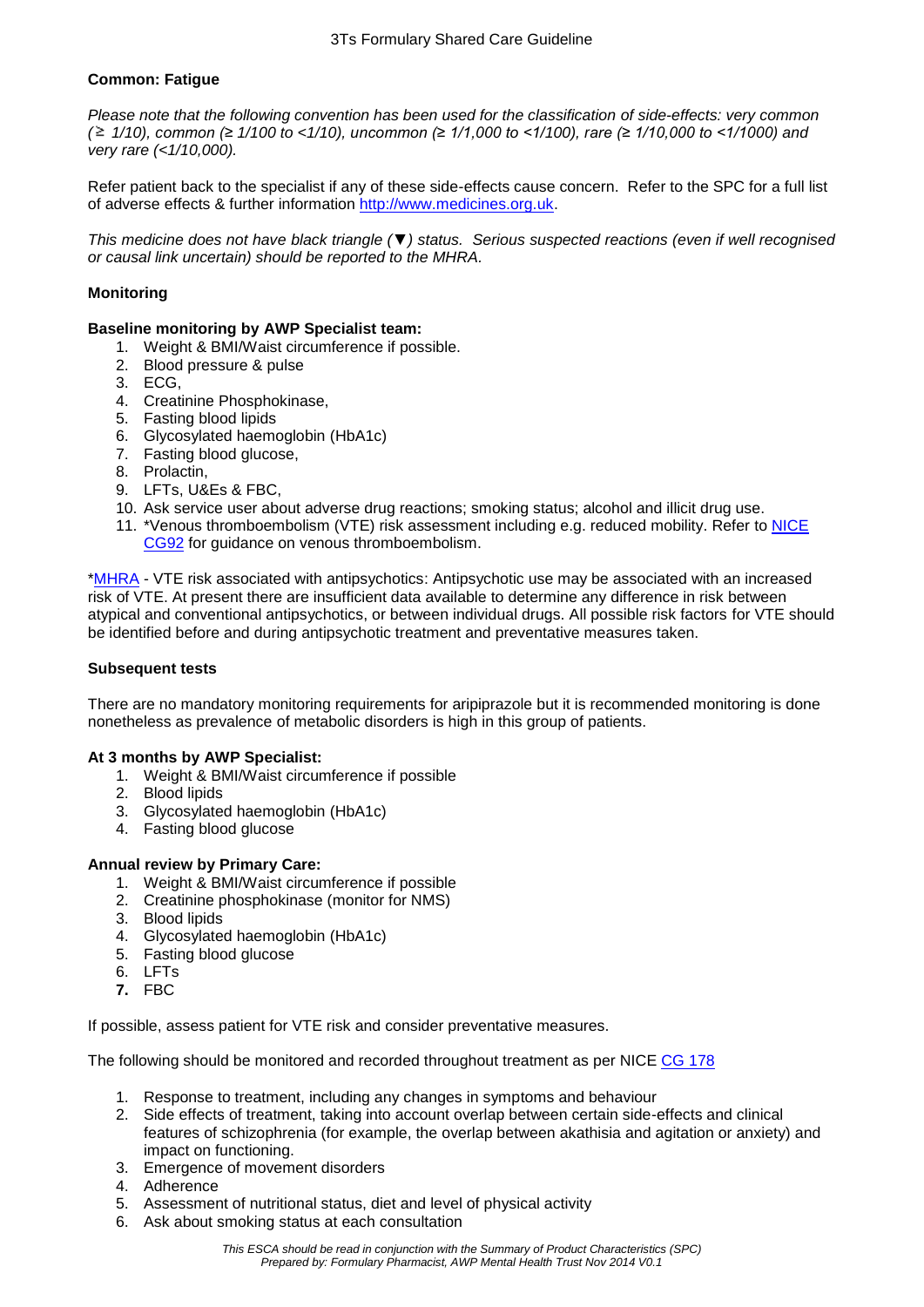- 7. Ask about alcohol and illicit drug use
- 8. Overall physical health.
- 9. After withdrawal from antipsychotic medication, continue monitoring for signs and symptoms of relapse for at least 2 years.

Management of side effects and when to refer to AWP Specialist team

| <b>Side effect</b>                                                                                                                                                                                                                                                                                                                                                                       | <b>Action</b>                                                                                                                        |
|------------------------------------------------------------------------------------------------------------------------------------------------------------------------------------------------------------------------------------------------------------------------------------------------------------------------------------------------------------------------------------------|--------------------------------------------------------------------------------------------------------------------------------------|
| <b>Raised prolactin:</b><br>If symptoms arise e.g.<br>in women: amenorrhoea, menstrual disorders,<br>galactorrhoea and reduced libido.                                                                                                                                                                                                                                                   | Reduce dose or alternative oral antipsychotic may<br>be necessary. Refer to AWP specialist team for<br>advice.                       |
| <i>in men:</i> reduced libido, impotence &<br>gynaecomastia.<br>The longer the patient is exposed to                                                                                                                                                                                                                                                                                     | Treatment with calcium and vitamin D should be<br>considered and started by the GP.<br>Please refer to the flow chart for monitoring |
| hyperprolactinaemia, the greater the risk of reduced<br>bone density and hypogonadism.                                                                                                                                                                                                                                                                                                   | prolactin in those prescribed antipsychotics.                                                                                        |
| Significant weight gain > 5% over baseline<br>Antipsychotics are associated with weight gain                                                                                                                                                                                                                                                                                             | Offer lifestyle advice - encourage healthy balanced<br>diet and regular exercise.                                                    |
| especially in first 6 to 9 months of treatment.<br>(average 2 to 10lb or $\sim 0.9$ Kg to 4.5Kg).                                                                                                                                                                                                                                                                                        | Recommend annual follow-up by GP.<br>Refer to AWP specialist team for advice if<br>necessary.                                        |
| <b>QTc interval</b>                                                                                                                                                                                                                                                                                                                                                                      |                                                                                                                                      |
| After any dose increases or any concerns with cardiac function e.g. previous abnormality or additional risk<br>factor. Routine QTc monitoring is advised for long term management. Non-psychotropic drugs associated<br>with QT prolongation include: Erythromycin, clarithromycin, ampicillin, co-trimoxazole, some quinolones<br>quinidine,<br>amiodarone,<br>sotalol,<br>chloroquine, | mefloquine,<br>Quinine,<br>methadone,<br>tamoxifen,                                                                                  |
| diphenhydramine, domperidone.                                                                                                                                                                                                                                                                                                                                                            |                                                                                                                                      |
| $\sqrt{440}$ msec (men) or<br><470 msec (women)                                                                                                                                                                                                                                                                                                                                          | None unless abnormal T wave morphology.                                                                                              |
| >440 msec (men)                                                                                                                                                                                                                                                                                                                                                                          | Consider reducing dose; repeat ECG. Refer to                                                                                         |
| >470 msec (women) but<br><500 msec                                                                                                                                                                                                                                                                                                                                                       | cardiologist if necessary.                                                                                                           |
| $>500$ msec                                                                                                                                                                                                                                                                                                                                                                              | Stop suspected causative drug(s) and refer to<br>cardiologist immediately.                                                           |
| Abnormal T wave morphology                                                                                                                                                                                                                                                                                                                                                               | Review treatment and refer to cardiologist<br>immediately.                                                                           |
| Raised blood glucose or HbA <sub>1C</sub> from upper                                                                                                                                                                                                                                                                                                                                     |                                                                                                                                      |
| threshold                                                                                                                                                                                                                                                                                                                                                                                | Offer lifestyle advice.                                                                                                              |
| May indicate IFG. Signs / symptoms of                                                                                                                                                                                                                                                                                                                                                    | Obtain fasting sample (preferred) & HbA <sub>1C</sub>                                                                                |
| hyperglycaemia include                                                                                                                                                                                                                                                                                                                                                                   | Refer to AWP specialist team for advice.                                                                                             |
| polydipsia, polyuria, polyphagia and weakness, or<br>worsening of glucose control.                                                                                                                                                                                                                                                                                                       |                                                                                                                                      |
| <b>Raised blood lipids</b>                                                                                                                                                                                                                                                                                                                                                               | Refer to AWP specialist team for advice.                                                                                             |
| <b>Tardive Dyskinesia</b>                                                                                                                                                                                                                                                                                                                                                                |                                                                                                                                      |
| A wide variety of movements can occur such as: lip                                                                                                                                                                                                                                                                                                                                       | A reduction in dose, discontinuation or change to                                                                                    |
| smacking or chewing, tongue protrusion<br>(fly                                                                                                                                                                                                                                                                                                                                           | an alternative. e.g. atypical LAI or atypical oral if                                                                                |
| catching), choreiform hand movements, pelvic                                                                                                                                                                                                                                                                                                                                             | appropriate.                                                                                                                         |
| thrusting. Can lead to difficulty speaking, eating or<br>breathing. Can be worse under stress.                                                                                                                                                                                                                                                                                           | Refer to AWP specialist team for advice.                                                                                             |
| Extrapyramidal side effects - pseudo                                                                                                                                                                                                                                                                                                                                                     | An anticholinergic may be prescribed e.g.                                                                                            |
| parkinsonism e.g. tremor, rigidity, hypersalivation,                                                                                                                                                                                                                                                                                                                                     | procyclidine 5mg tds prn but must be reviewed at                                                                                     |
| bradykinesia, akathisia, acute dystonia.                                                                                                                                                                                                                                                                                                                                                 | least every 3 months (can cause euphoria).<br>Refer to AWP specialist for advice                                                     |
| <b>Development / suspected Venous</b>                                                                                                                                                                                                                                                                                                                                                    |                                                                                                                                      |
| thromboembolism especially for those at risk                                                                                                                                                                                                                                                                                                                                             |                                                                                                                                      |
| e.g. reduced mobility, post-surgery.                                                                                                                                                                                                                                                                                                                                                     | Refer to AWP specialist team for advice.                                                                                             |
| Antipsychotic use may be associated with an                                                                                                                                                                                                                                                                                                                                              |                                                                                                                                      |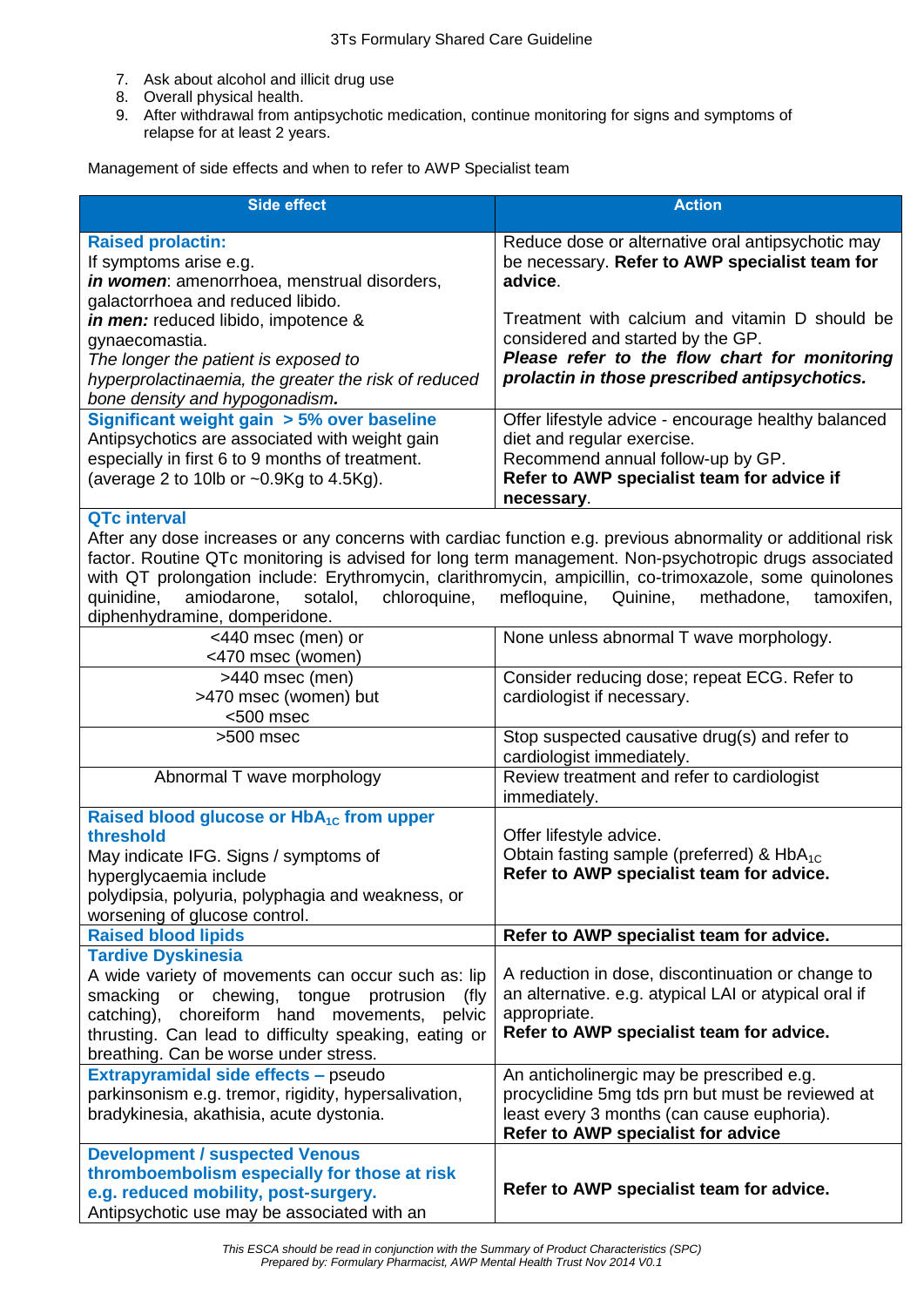| increased risk of venous thromboembolic events<br>All possible risk factors for VTE should be identified<br>before and during antipsychotic treatment and<br>preventative measures taken. NICE CG92 & MHRA                                                                                                            |                                                                                                                           |
|-----------------------------------------------------------------------------------------------------------------------------------------------------------------------------------------------------------------------------------------------------------------------------------------------------------------------|---------------------------------------------------------------------------------------------------------------------------|
| <b>Suspected Neuroleptic Malignant Syndrome</b><br>(NMS) )presentation varies considerably)<br>Signs and symptoms include: fever, diaphoresis<br>(sweating), rigidity, confusion, fluctuating<br>consciousness, fluctuating blood pressure,<br>tachycardia, raised CPK, leucocytosis, & altered<br>LFT <sub>s</sub> . | Discontinue antipsychotic.<br><b>Contact specialist immediately.</b><br>Call for ambulance.<br>Repeat CPK.                |
| <b>Reduced Full Blood Count (FBC)</b>                                                                                                                                                                                                                                                                                 | Stop suspect drug if neutrophils fall below 1.5 x<br>$10^9$ /L. Refer to AWP specialist team for advice.                  |
| <b>Reduced GFR</b>                                                                                                                                                                                                                                                                                                    | Consider reducing dose if GFR is reduced.                                                                                 |
| <b>Raised LFTs</b>                                                                                                                                                                                                                                                                                                    | Stop drug if hepatitis suspected (transaminases x 3<br>upper limit of normal) or functional damage<br>(PT/albumin change) |
| <b>Somnolence / drowsiness</b>                                                                                                                                                                                                                                                                                        | Advise patient not to drive or operate machinery.<br>Refer to specialist team for advice if necessary.                    |
| <b>Insomnia</b>                                                                                                                                                                                                                                                                                                       | Refer to specialist team for advice if necessary.                                                                         |
| <b>Constipation</b>                                                                                                                                                                                                                                                                                                   | Recommend a high fibre diet. Consider adding a<br>bulk-forming and / or stimulant laxative.                               |
| Dry mouth                                                                                                                                                                                                                                                                                                             | Suggest sugar-free gum or occasional boiled<br>sweets or artificial saliva.                                               |
| <b>Hypotension / dizziness</b>                                                                                                                                                                                                                                                                                        | Advise patient to take time when getting up.                                                                              |

## **Drug Interactions**

Due to its α1-adrenergic receptor antagonism, aripiprazole has the potential to enhance the effect of some antihypertensive agents. Enhanced sedation likely when taken with other centrally acting drugs e.g. alcohol.

Potent inhibitors of CYP2D6 e.g. fluoxetine, paroxetine (and quinidine) may increase levels of aripiprazole so dose reductions of aripiprazole are advised. Potent inhibitors of CYP3A4 e.g. itraconzaole & ketoconazole can also increase aripiprazole levels, requiring dose reduction of aripiprazole. Upon discontinuation of the CYP2D6 or 3A4 inhibitor, the dosage of aripiprazole should be increased to the level prior to the initiation of the concomitant therapy.

Potent inducers of CYP3A4 e.g. carbamazepine likely to reduce levels of aripiprazole; dose of Aripiprazole should be doubled when taken concomitantly with carbamazepine. Same applies with other potent inducers of CYP3A4 e.g. rifampicin, rifabutin, phenytoin, phenobarbital, primidone, efavirenz, nevirapine and St. John's Wort. Upon discontinuation of potent CYP3A4 inducers, the dosage of aripiprazole should be reduced to the level prior to the initiation of the concomitant therapy.

Please also refer to Appendix 1 of the current BNF - 'bulleted points' denote significant interactions

# **Advice to patient**

Oro-dispersible tablets should be placed on the tongue and allowed to dissolve, or be dispersed in water and swallowed.

| Cost (Drug Tariff November 2014 for 28 days supply). |  |  |  |  |  |  |
|------------------------------------------------------|--|--|--|--|--|--|
|------------------------------------------------------|--|--|--|--|--|--|

| Drug strength and formulation                                | Cost(E) |
|--------------------------------------------------------------|---------|
| Aripiprazole 5mg tablets                                     | 96.04   |
| Aripiprazole 10mg tablets / orodispersible                   | 96.04   |
| Aripiprazole 15mg tablets / orodispersible                   | 96.04   |
| Aripiprazole 30mg tablets                                    | 192.08  |
| Aripiprazole oral solution 1mg/mL (150mL) with measuring cup | *102.90 |
|                                                              |         |

(\*BNF 86)